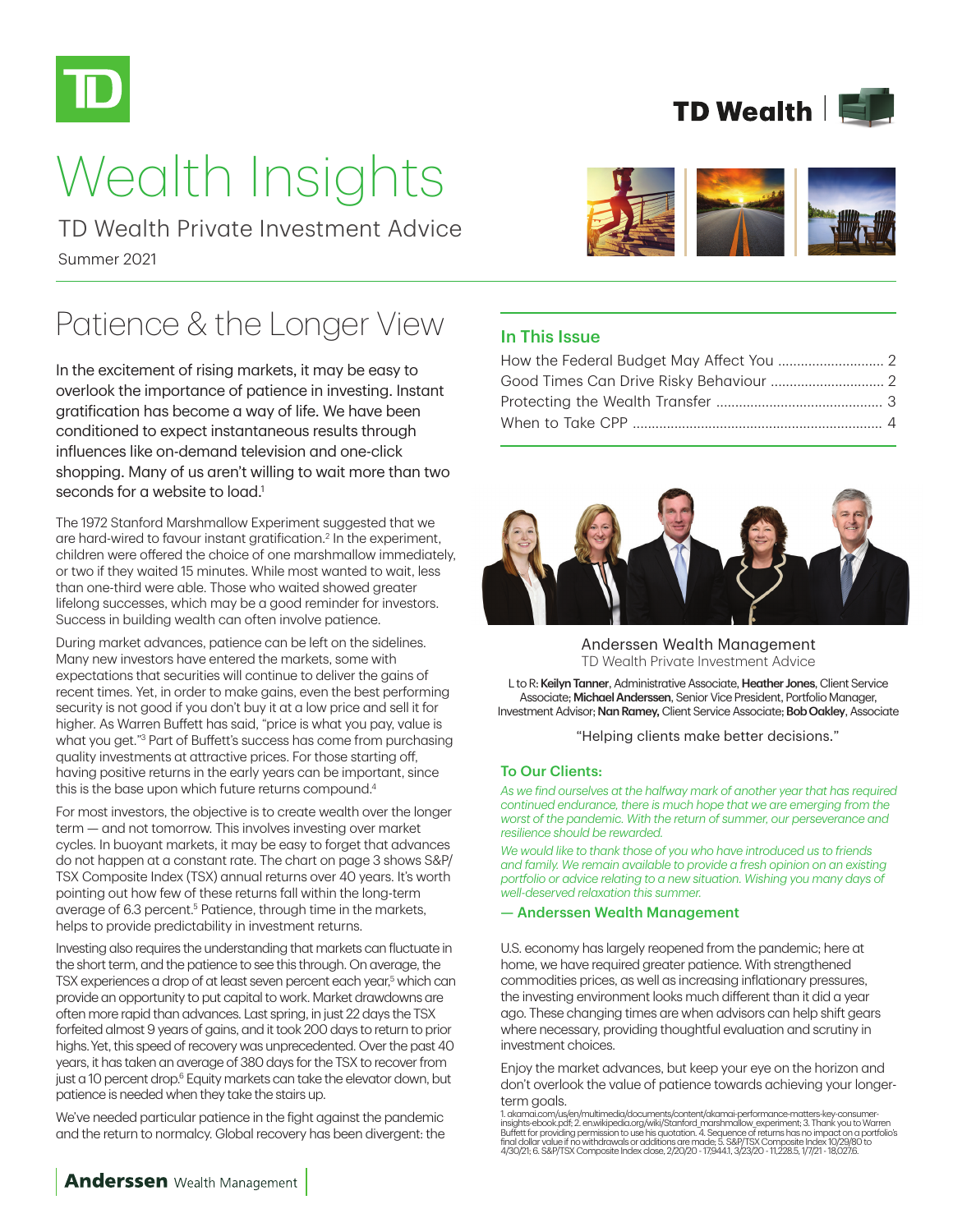# ■ Federal Budget 2021: A Recap Five Ways in Which the Federal Budget May Affect You

### In April, the federal government released its first budget in more than two years. Here are some ways it may impact you.\*

The federal budget was largely focused on supporting strong economic recovery as we continue the fight against Covid-19. It offered an extension to various Covid-19-related benefits, resulting in a record deficit and significantly higher projected debt for the foreseeable future. While there were no changes to personal or corporate income tax rates, here are five ways you may be impacted:

Seniors: Extending Benefits - If you are 75 years of age or older as of June, 2022, a one-time Old Age Security (OAS) payment of \$500 will be made this August. For this same age group, monthly OAS payments will be increased by 10 percent, beginning in July, 2022. If you aren't in need of these funds, consider investing them.

Investors: Potential Opportunities? — The government has pledged \$8.8 billion over the next five years to support a greener future. Of particular note, the budget indicated the objective of raising \$5 billion through its inaugural green bond launch planned for the 2021-2022 fiscal year. Proceeds will be used to finance a variety of projects, including green infrastructure, cleantech and nature conservation. According to the budget documents, the presence of government backed bonds may support more mature investors who are "looking for a green portfolio but also need to manage their investment risk.

High-Net-Worth Spenders: A Luxury Tax - If you plan on purchasing a luxury vehicle in the near future, consider making a purchase by Dec. 31, 2021. As of January 1, 2022, sales of luxury cars and personal

aircraft with a retail price of over \$100,000, as well as boats with a price of over \$250,000, will incur a new tax. It will be calculated at the lesser of 20 percent of the value above those thresholds, or 10 percent of the full value of the vehicle.

Student (Loans) in the Family? — If you have a (grand)child with student loans in the form of Canada Student Loans or Canada



Apprentice Loans, the budget extends the waiver of interest accruing on these loans to March 31, 2023. The budget has also increased the threshold for this assistance from those earning \$25,000 per year to earnings of \$40,000 per year. Remember that students may claim a tax credit for interest on qualifying student loans.

Business Owners: Immediate Expensing - If you operate a Canadian-controlled private corporation, your business will now be able to purchase up to \$1.5 million of certain capital assets and fully expense these in the year they become available for use. This includes eligible assets purchased on or after April 19, 2021 and before 2024. There may be tax benefits achieved by immediately expensing certain assets. However, as there are varying outcomes resulting from expensing versus capitalizing a purchase, please seek the advice of a tax professional.

For greater detail on all of the initiatives proposed, see the Government of Canada website: budget.gc.ca/2021/home-accueil-en.html 1. Budget 2021: A Recovery Plan for Jobs, Growth and Resilience, Government of Canada, page 166. \*At the time of writing, the budget proposals had not been passed into law.

# ■ The Importance of Assessing Risk

# Be Aware: Good Times Can Drive Risky Behaviour

Financial speculation is often driven by the insatiable human desire to get rich quick, thriving during buoyant investing environments and when new technologies emerge.

Today we see similar themes in the investing world. The rapid rise in equity markets has given confidence to many investors that money may be easily made. This confidence can drive risk-taking behaviours. We are also living in a period of technological change. New innovation can often make it difficult to assess risks, as expectations are largely driven by hope and uncertainty about the future. When rapid change leads to quick profits, this further drives speculative behaviour and creates froth in the markets.

As an example, Dogecoin, a cryptocurrency named after a "doge meme" on the internet, was created as a joke between two engineers. It was never meant to be a serious cryptocurrency, and its co-creator sold all of his holdings back in 2015. Yet, this past May it became the fourth most valuable digital currency on the market, appreciating by more than 14,000 percent this year.<sup>1</sup>

U.S. regulators recently warned investors about the dangers of buying into SPACs (special purpose acquisition companies). SPACs sell shares to raise funds, with the objective of taking a private company public. They are referred to as "blank cheque" companies for a reason: they have no operating business and often no stated targets for the acquisition. With the rise in SPAC issuances and the increasing

endorsements by celebrities, regulators have alerted investors not to be "lured into participating in a risky investment."2

Perhaps one of the more telling examples of potential speculation<sup>4</sup> involves a small deli in New Jersey. The share market valuation of the deli's owner soared to over US\$100 million earlier this year, despite the deli being the only operating asset. The deli was closed for most of last year due to the pandemic, yet it only had combined sales of around US\$35,000 for the past two years. Fortunately, after U.S. regulators were notified, the shares were delisted from the over-the-counter market.<sup>3,4</sup>

#### The Importance of Risk Control

It may be difficult not to get caught up in the excitement — we'd all like to ride the next superstar investment to financial freedom. We may also feel that we aren't successful investors unless we are in the middle of the action. However, these are precisely the times in which understanding and assessing risk continues to be an important part of investing. While such an approach will not produce the results that make overnight headlines, it provides a good litmus test to help avoid being carried away by the enthusiasm of the moment.

For most investors, investing involves time, patience and the understanding that wealth is often not easily created overnight.

<sup>1.</sup> markets.businessinsider.com/currencies/news/dogecoin-price-rally-eclipses-xrp-4th-largest-<br>crypto-doge-2021-5-1030391242; 2. sec.gov/oied/investor-alerts-and-bulletins/celebrity-involvement-<br>spacs-investor-alert; 3. cnb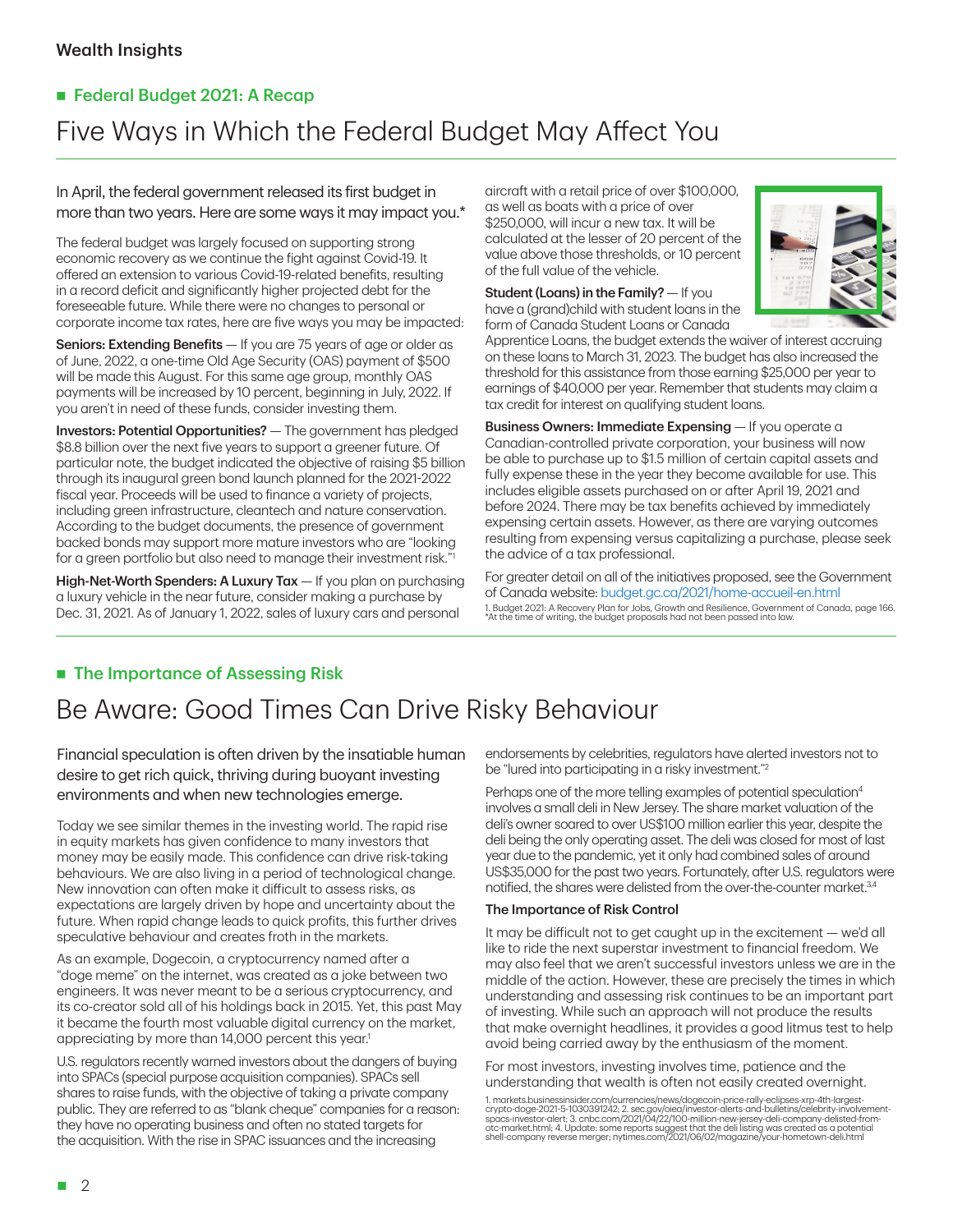## ■ Thinking Ahead for Future Generations

# Estate Planning: Protecting the Wealth Transfer

We often look for ways to safeguard our wealth against common risks, such as defending portfolios from market downturns or protecting family in the event of an untimely death of an income earner. Yet, a frequently overlooked risk involves the transfer of wealth to future generations.

With over one trillion dollars of inheritances expected to be passed along within the next decade, taking actions to preserve family wealth across generations has never been more important.1 Does your estate plan consider the risks associated with wealth transfer and incorporate strategies to help mitigate those risks? Here are some considerations:

#### Preventing Your Estate from Being Contested

It isn't uncommon for disputes to arise during the estate administration and settlement process, especially for families with complex dynamics. In some cases, these disputes can escalate to litigation. While court battles are not only time consuming and stressful, they are quite costly, which can significantly erode family wealth. Perhaps worst of all, they can tear apart families. Disputes can arise for many reasons, including outdated or poorly drafted documents, poorly chosen executor(s) and lack of communication about estate plans with beneficiaries.

There may be ways to help minimize this risk. Communicating with heirs about your intentions while you are alive can help to avoid surprises or disappointment. Most importantly, estate documents should be properly drafted using a reputable professional, including specific instructions in a will or trust to eliminate doubt. They should be reviewed regularly and updated as circumstances require. Care should also be taken when choosing the estate executor(s), since poor decisions and actions by the executor have been known to lead to litigation.

#### Helping Beneficiaries Manage a Wealth Transfer

Another risk may involve recipients of a transfer. Certain beneficiaries may need support to manage their inheritance. Minor or young beneficiaries may not be financially responsible; spouses may require help in managing certain assets, such as investments or a business. Provisions made for beneficiaries with disabilities or other challenges may require special planning. As well, safeguarding wealth from beneficiaries who may be exposed to current/future creditors, such as business partners, customers or former spouses, may be a priority.



One of the more common tools used to help support and protect beneficiaries is a testamentary trust, which can hold assets for their benefit. This can help to manage assets and limit access by specifying the timing and quantum of distributions to be made.

#### Accounting for Divorce or Blended Family Dynamics

The transfer of family wealth may need to be protected in order to account for a complex family dynamic, such as a blended family. In some cases, the way in which assets are currently structured may not necessarily be meeting your objectives. For instance, having assets jointly held in a current relationship may put children from a previous marriage at risk of unintentional disinheritance. An unplanned division of estate assets may also occur if a current spouse becomes a primary estate beneficiary, when the assets were intended for children from a previous marriage. In some provinces, a new marriage can revoke an existing will and the instructions leaving assets to children from a previous marriage would be invalidated. As such, it is important to seek the advice of a lawyer who understands complex family scenarios to help ensure that your assets are passed along as intended.

If you have the desire to leave a lasting legacy as you pass along family wealth, consider planning ahead to protect from these potential risks. Given our familiarity with your financial position, we are here to act as a resource. As always, we recommend the support of tax and legal professionals as it relates to your particular situation.

1. financialpost.com/personal-finance/retirement/canadian-inheritances-could-hit-1-trillion-over-thenext-decade-and-both-bequeathers-and-beneficiaries-need-to-be-ready

### **Equity Market Perspectives**

# Two Interesting Charts for Investors

Here are two interesting charts that provide differing perspectives. The first shows the income inequality in the stock market. Prior to the pandemic, the top 20 percent of earners owned 93 percent of equities, thus suggesting that investing in the markets is largely for the wealthy. As the markets have risen during pandemic times, income disparity continues to rise.<sup>1</sup>

#### Wealthier Families Own a Greater Share of Overall Equities (2019)<sup>1</sup> Families grouped by percentiles of net worth:



the%20Stock%20Market%20Rises,share%20of%20overall%20equity%20holdings

The second chart shows the annual returns for the S&P/TSX Composite Index. It's worth pointing out how the distribution of returns has significantly varied over this period. Only 20 percent of annual returns fall within the long-term average return of 6.3 percent over the past 40 years. Patience, through time in the markets, can help to provide predictability in investment returns.

#### Annual Returns of S&P/TSX Composite 1981 to 2020, By Year



Source: S&P/TSX Composite Index data, 1/1/81 to 12/31/20, Yahoo Finance. -15 to -20% -10 to -15% -5 to -10% 0 to -5% 0 to 5% 5 to 10% 10 to 15% 15 to 20% -20%+ 20%+ Annual Return Ranges for S&P/TSX Composite Index